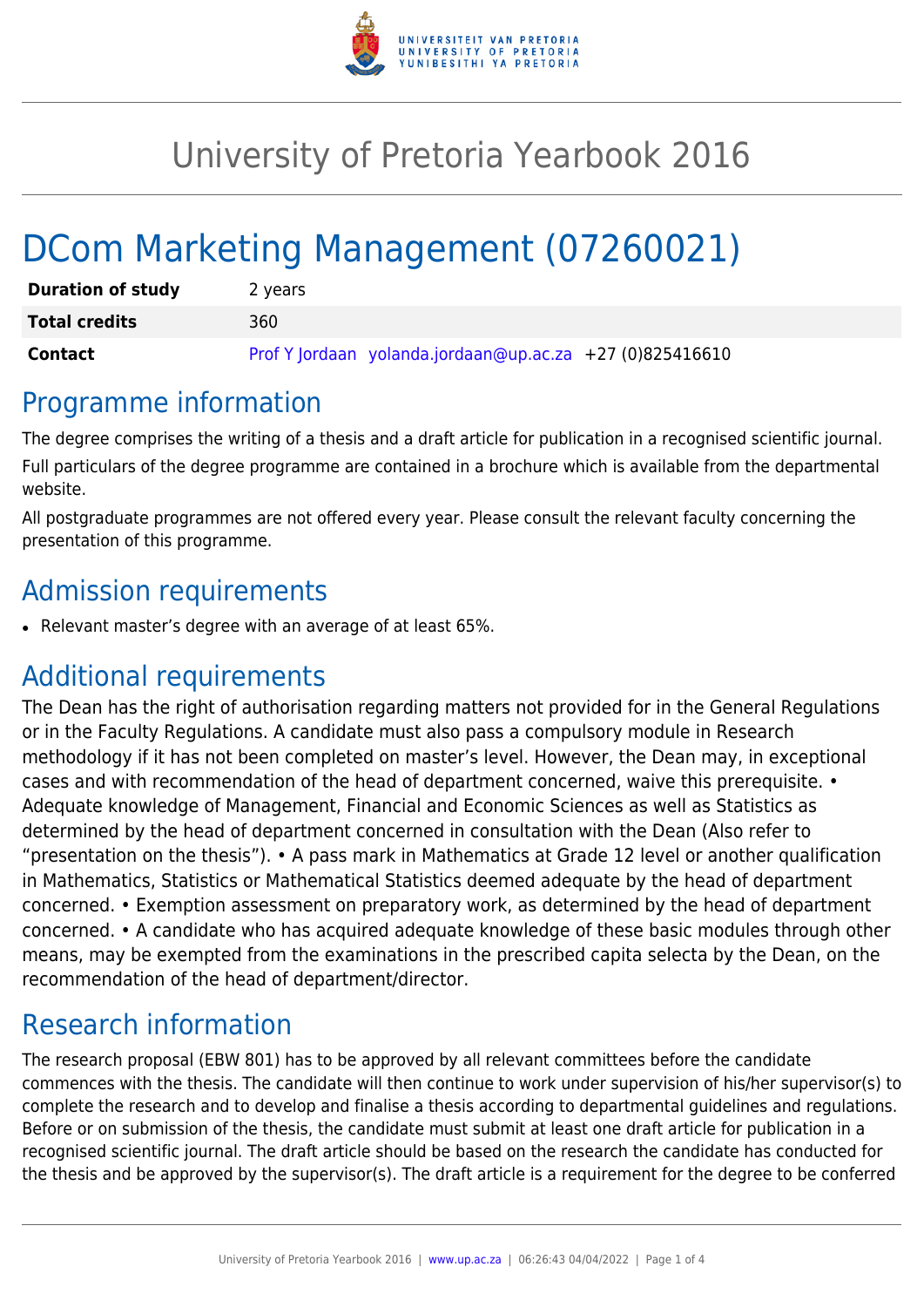

on the candidate. The candidate has to give advance notice, in the appropriate format, about his/her intention to submit the thesis.

The weight of the research component contributes 100% towards the total requirements for the degree. The duration of the degree is a minimum of three years and must be completed in four years.

The extent of doctoral study (See General Regulations G.42 – G.53) Thesis: A candidate for the DCom, DAdmin or PhD degree must submit a thesis on a topic that has been recommended by the head of department or the director of the school and approved by the Postgraduate Committee. Examination of the thesis 1. A thesis must be proof of a candidate's ability to work independently and must contain proof of a candidate's ability to conduct original research that contributes to the development of new knowledge and expertise. 2. Sufficient number of bound copies of the thesis must be submitted to the Head: Student Administration for examination, after obtaining permission from the supervisor. 3. An oral examination chaired by the head of the department during which the candidate is required to do a presentation on the thesis will be scheduled before the degree can be conferred.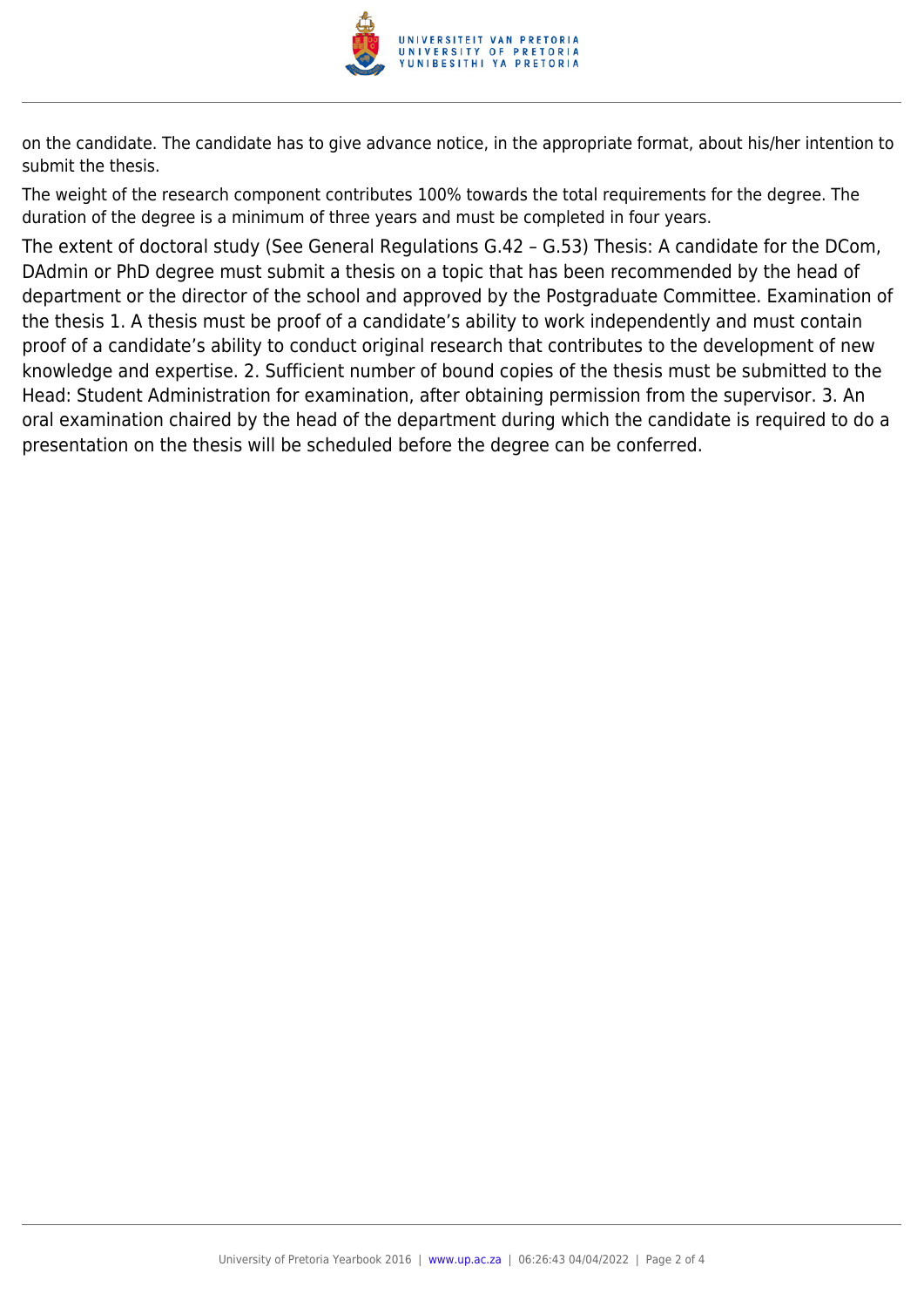

## Curriculum: Year 1

**Minimum credits: 360**

#### **Core modules**

[Thesis: Marketing management 990](https://www.up.ac.za/faculty-of-education/yearbooks/2016/modules/view/BEM 990) (BEM 990) - Credits: 360.00